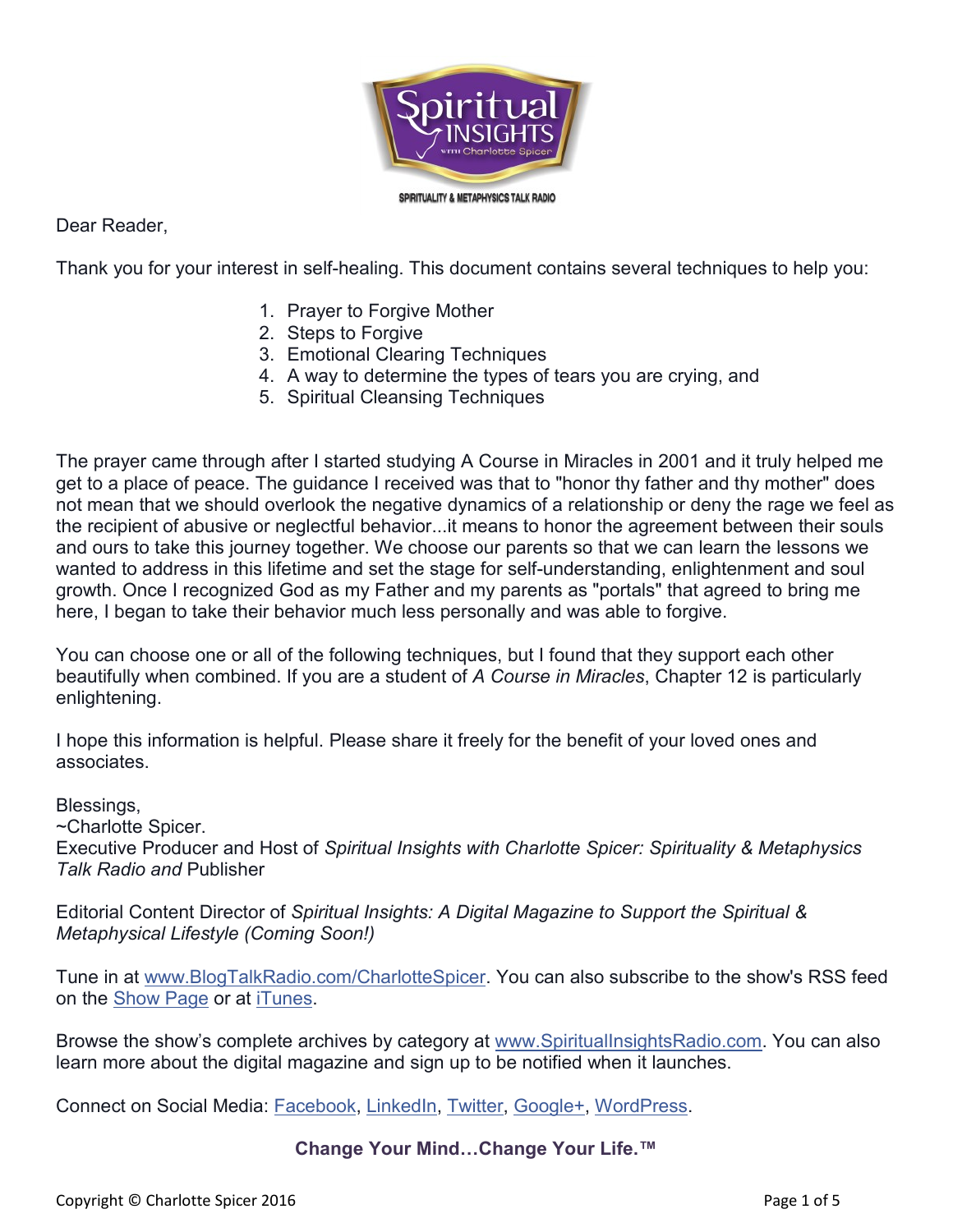# **Prayer to Forgive Mother**

Mother, you are a Child of God I Love you in His Image Glad I always will be that you are my mother I forgive you, and I forgive myself Let us walk in His light together And find Peace

# **Steps to Forgive**

Sit quietly and allow individual circumstances to rise up in your mind's eye, and then:

- 1. Forgive the other "role players" in the scenario
- 2. Forgive the scenario itself
- 3. Forgive yourself for having perceived it in a way that was hurtful to you.

Forgiveness happens in layers and, as you move forward on this journey of healing, other issues may rise from the subconscious mind to be acknowledged and released. Absolutely TRUST the subconscious mind to present the issues that are most damaging to you in priority order. It knows what it's doing. Be observant of your thoughts and never dismiss an opportunity to forgive. What we most need to forgive is hidden from our awareness by the ego. What might work for you is to state the intention, "I relinquish my ego entirely and invite the Holy Spirit (or whomever) to enter and guide me in forgiveness." The, say the prayer (if it applies to your situation), follow the forgiveness steps, then say the prayer again. By all means, substitute Mother with Father, Friend, Brother, etc. Do not push yourself nor give up. Pace yourself and be patient. Forgiveness is the means by which we extend peace outward. Having extended it outward, we accept it for ourselves and, in turn, it manifests for us to experience it. You *will* witness miracles.

## **Emotional Clearing**

Emotions are based in the physical body and get stuck, causing aches, pains and maladies. When anger and sadness emerge, allow yourself to feel it fully, then bless and release the emotions. I found that if I did some light yoga, particularly the Child Pose, it was helpful in clearing out stagnant emotional energy before it could cause any physical problems (or before I received a Bump (message to pay attention), a Bruise (self-punishment) or had some other freaky accident and got hurt somehow — like slamming my right thumb in a door 3 times in one week). When you feel you are being guided to change your direction in life and you're uncertain whether to follow it, that right thumb will get you *every time*.

While in Child Pose, I would ask, 'What do I need to forgive?' in my mind, open to any answer. I would immediately feel heat in a specific area of my body. Mentally, I would go to that spot and proceed with the steps for forgiveness, even if what I was forgiving was non-specific. Sometimes I would receive mental images or audible words. I had some *really* cool experiences. In one, I felt a pulsing heat in my right elbow. Without moving out of the Child Pose, I surrounded my elbow with loving white light and forgave whatever was stuck inside there — most likely a fear of moving on with my life and away from my mother and family — until it subsided. I moved to another state about a month later. Best decision ever.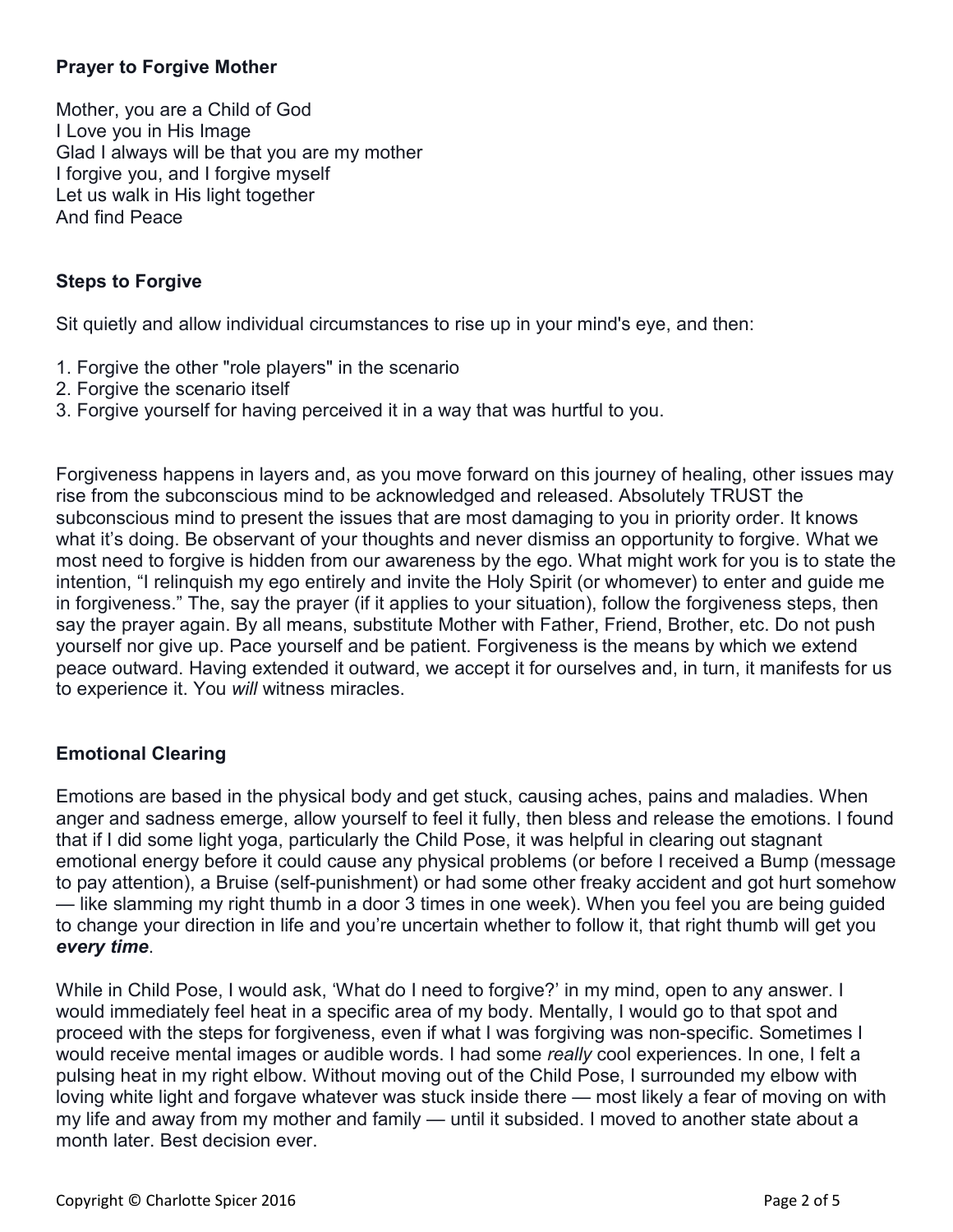A sidebar to non-yogis out there: You don't have to do 90 minute routines; you can use the Child Pose as a therapeutic assessment of your Inner Child. Balance is necessary, so balance the energy by relaxing into the Cobra pose for a bit and then alternate between these two postures for maximum effect. Cobra opens the heart.

#### **The Most Thorough Way to Purge Emotions**

**Note:** Life is about relationships and this method is effective in addressing ANY troubled relationship, be it a parent, family member or someone else, OR if you would like to improve your relationship with Yourself, Food, Sex, Death, Work/Career, Health or MONEY. Just write to the subject as if it is a living, breathing person. What you write will reveal a lot about you.

On the radio show we always encourage listeners to "Write it Out" to "Get it Out." If you are holding on to pain, resentment, anger, anguish — whatever is not Love and impedes Forgiveness — write it out, dumping *all of your emotions and perceptions* (right or wrong) onto the page. You need to get these emotions OUT of your body! (Yes, typing is effective, too, especially if you'd like to simultaneously close your leaky eyes.)

When finished, read what you wrote every day during a time when you will have privacy. Your words will trigger more emotional reactions. Allow them to come up for release. Read your essay over and over.

When you get to the point where you can read what you wrote calmly and your emotions are no longer triggered by what you read, you are free of it. You will notice a state of detachment as you read it, as if it happened to someone else. You can burn the pages ceremoniously, then continue the process with the next issue. These steps will assist you in clearing out self-imposed limitations and blocks to peace, balance and prosperity.

Remember...*layers*!

#### **Why Are You Crying?**

I'd like to offer one last piece of information on the subject of tears. Having had countless opportunities to observe, I discovered a way to determine where my grief was coming from and how to address it:

— If you have a major release and your tears are salty (and kind of 'thick') and leave behind a residue that tightens your skin, you are crying from Soul Level. The purpose of these tears is cleansing and healing, generally after a major life change. Be sure to nurture yourself. Adding sea salt to a hot bath will help release negative energy. See my recipe for this technique below.

— If you break down out of frustration, disappointment or anger and your tears are clear and thin, this is a release from the ego. Relinquishing the ego and all expectations pertaining to anything outside of us is crucial, as well as forgiveness work.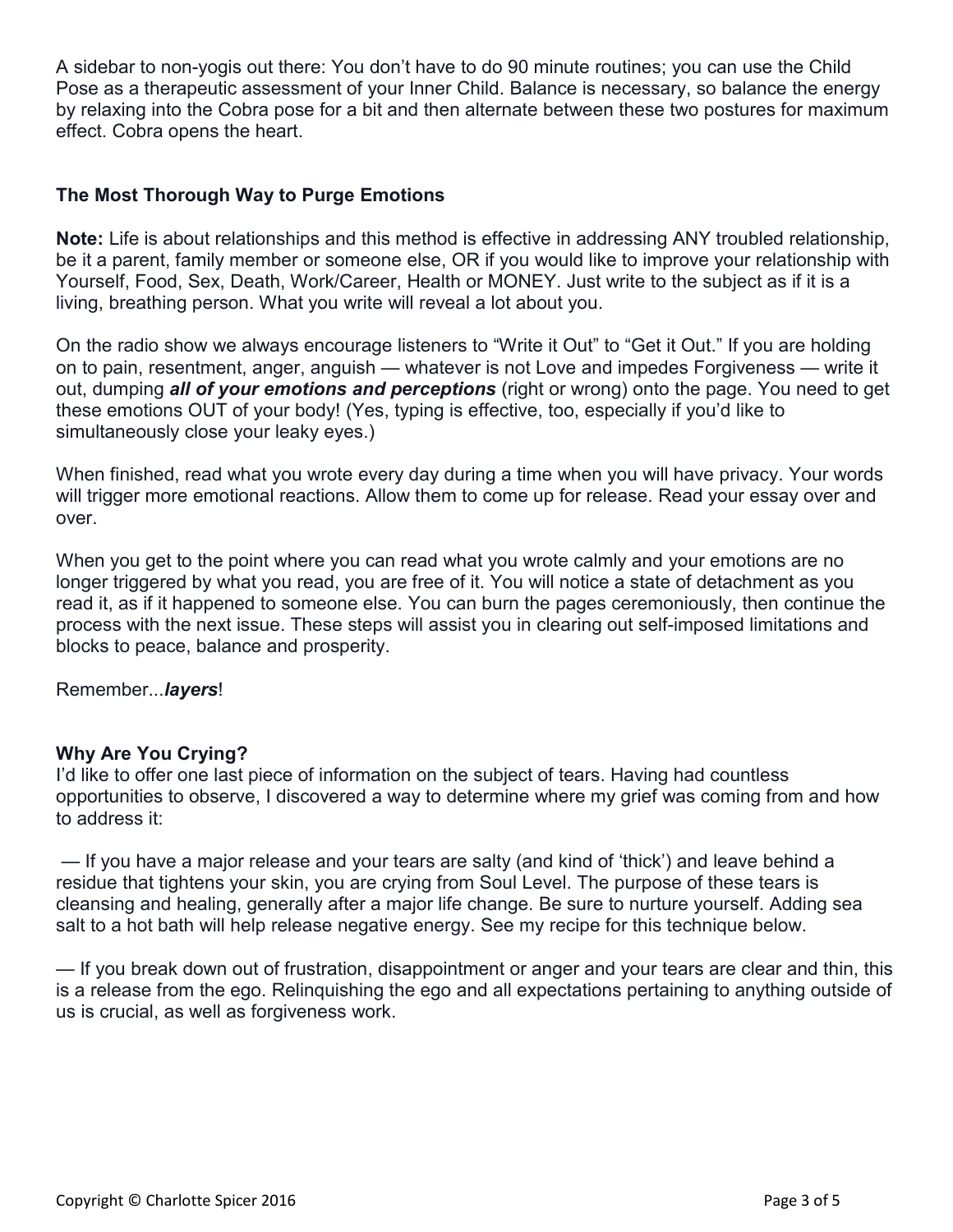## **Spiritual Cleansing**

This method of Spiritual Cleansing is a Salt Bath. Epsom salt works well, but I prefer Sea Salt, available at your local supermarket. Table salt will work in a pinch.

The reason for the salt is that its energetic properties allow it to absorb negativity. All things being energy, all things have an energetic property and an impact on you. For instance, in contrast, vinegar "chases" energy away from you. This is helpful in times of conflict with another person.

Be sure to set time aside for this ritual where you do not have any distractions, as you are doing spiritual work here. This is good to do after a long, hard day, in times of emotional distress, or simply to keep your aura clear.

### **Salt Bath Recipe**

#### **Step 1**

Run a bath at a temperature that is comfortable to you. Warm to hot, doesn't matter.

### **Step 2**

Light a white candle, tea light or any size, to set the mood and alert your subconscious mind that you will be working at a conscious level. Incense or other aromatherapy works well, too.

#### **Step 3**

When the tub is full, start by adding three handfuls of salt (in the left hand). Pour the salt into your LEFT hand and dump it into the water. Your intuition will tell you when to stop.

#### **Step 4**

If you've had a particularly bad day, you can add a splash of white vinegar...just a splash...not so much that you come out smelling like a salad. Less is more. The energetic properties are that salt "absorbs" negativity, and vinegar "chases" it away.

#### **Step 5**

Immerse yourself in the bath and get your head wet. You want to spend at least 15 minutes in the bath for full effect.

#### **Step 6**

For the first few minutes, focus on your breathing and nothing else. Feel the oxygen entering your lungs, feel it expelling from your nostrils. Relax.

#### **Step 7**

Connect to your Higher Self (or Soul) which knows what you're going through and its purpose or benefit...how your soul experiences growth through your reaction to it. "I connect to my Higher Self" will work. Invoke your Higher Power to request assistance and invite peace to enter your heart and mind. State an intention such as, "I am at peace and I'm ready to release all that does not serve me."

#### **Step 8**

Repeat a favorite mantra or prayer. I like to recite The Lord's Prayer until I'm in a trance-like state.

#### **Step 9**

Call the image of a stressful experience to rise up in your conscious mind. Look at it without emotion. Bless the experience for allowing you an opportunity for conscious growth. Do your forgiveness work. Continue this process as you feel guided until your emotions are calm and dispersed.